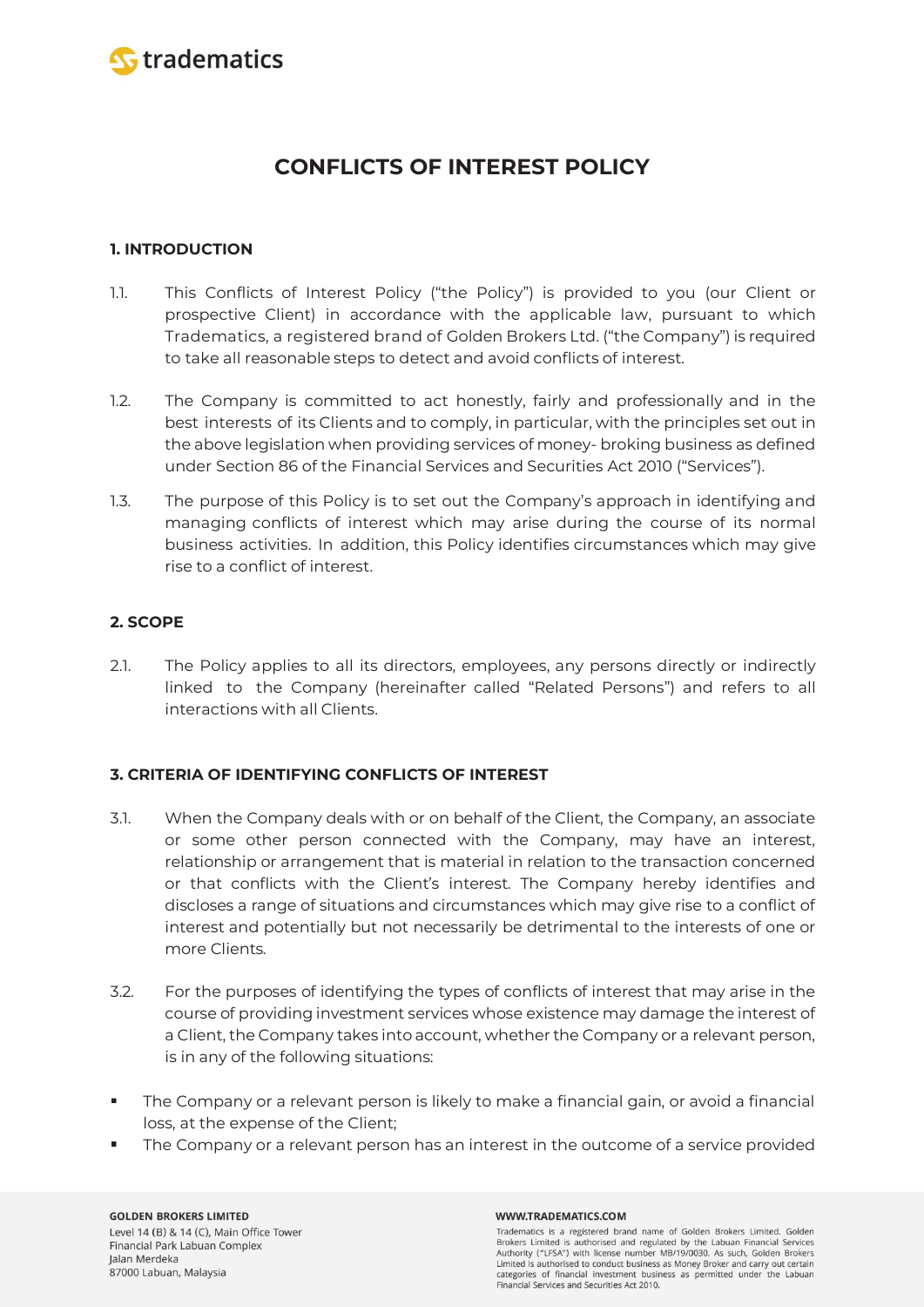

to the Client or of a transaction carried out on behalf of the Client, which is district from the Client's interest in that outcome;

- The Company or a relevant person has a financial or other incentive to favour the interest of another Client or group of Clients over the interests of the Client;
- The Company or a relevant person carries on the same business as the Client;  $\blacksquare$
- The Company or a relevant person receives or will receive from a person other that the Client an inducement in relation to a service provided to the Client, in the form of monies, goods or services, other than the standard commission or fee for that service.

# **4. IDENTIFYCATION OF CONFLICT OF INTEREST**

- 4.1. While it is not feasible to define precisely or create an exhaustive list of all relevant conflicts of interest that may arise, as per the current nature, scale and complexity of the Company's business, the following list includes circumstances which constitute or may give rise to a conflict of interest entailing a material risk of damage to the interests of one or more Clients, as a result of Services:
- The Company may be advising and providing other services to associates or other Clients of the Company who may have interests in Financial Instruments or Underlying Assets, which are in conflict or in competition with the Client's interests;
- **The Company may have an interest in maximizing trading volumes in order to increase** its commission revenue, which is inconsistent with the Client's personal objective of minimizing transaction costs;
- The Company may receive commissions and/or other inducements from its Liquidity provider for the transmission of Client Orders;
- **The Company's employee bonus scheme may award its employees based on the financial** results of the Company which are linked/associated with the trading volume generated by Clients;
- the Company or a Related person has an interest in the outcome of a service provided to the Client or of a transaction carried out on behalf of the Client, which is distinct from the Client's interest in that outcome;
- the Company or a Related person has a financial or other incentive to favour the interest of another Client or group of Clients over the interests of the Client;
- the Company or a related person carries on the same business as the Client;
- The Company may have relationships with many third party product providers/financial institutions who may remunerate the Company via inducements/commissions/fees and the Company may favour one over another in the recommendation process if higher inducements/commissions/fees are provided;
- We may compensate providers of strategies which are copied by other clients, based on number of subscribers they have.

# **5. PROCEDURES AND CONTROLS FOR MANAGING CONFLICTS OF INTEREST**

- 5.1. In general, the procedures and controls that the Company follows to manage the identified conflicts of interest include the following measures (list is not exhaustive):
- The Company undertakes ongoing monitoring of business activities to ensure that

### **GOLDEN BROKERS LIMITED**

Level 14 (B) & 14 (C), Main Office Tower Financial Park Labuan Complex Jalan Merdeka 87000 Labuan, Malaysia

### WWW.TRADEMATICS.COM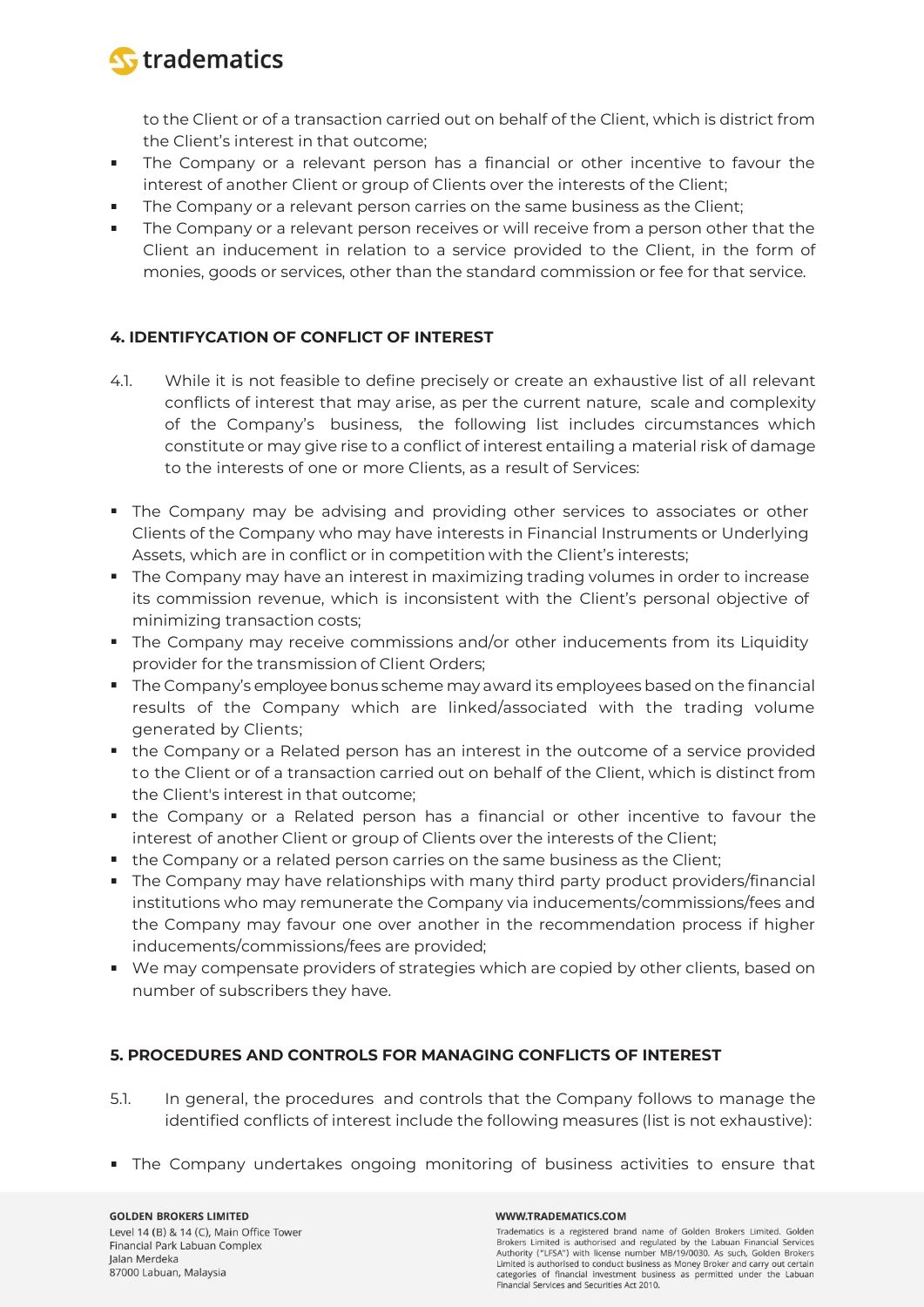

internal controls are appropriate.

- The Company undertakes effective procedures to prevent or control the exchange of information between Related Persons engaged in activities involving a risk of a conflict of interest where the exchange of that information may harm the interests of one or more Clients.
- **The separate supervision of Related Persons whose principal functions involve providing** services to Clients whose interests may conflict, or who otherwise represent different interests that may conflict, including those of the Company.
- Measures to prevent or limit any person from exercising inappropriate influence over the way in which the Related Person carries out investment services.
- Measures to prevent or control the simultaneous or sequential involvement of a Related Person in separate investment services where such involvement may impair the proper management of conflicts of interest.
- A policy designed to limit the conflict of interest arising from the giving and receiving of inducements.
- Chinese walls restricting the flow of confidential and inside information within the Company, and physical separation of departments.
- **Procedures governing access to electronic data.**
- **Seqregation of duties that may give rise to conflicts of interest if carried on by the same** individual.
- **Personal account dealing requirements applicable to Related Persons in relation to their** own investments.
- **Examblishment of Compliance Department to monitor and report on the above to the** Company's Board of Directors.
- Prohibition on officers and employees of the Company having external business interests conflicting with the interests of the Company without the prior approval of the Company's board of directors.
- A "need-to-know" policy governing the dissemination of confidential or inside information within the Company.
- Appointment of Internal Auditor to ensure that appropriate systems and controls are maintained and report to the Company's Board of Directors.
- Establishment of the "four-eyes" principle in supervising the Company's activities.

# **6. CLIENT'S CONSENT**

6.1. By entering into a Client Agreement with the Company for the provision of Services, the Client is consenting to an application of this Policy on him. Further, the Client consents to and authorises the Company to deal with the Client in any manner which the Company considers appropriate, notwithstanding any conflict of interest or the existence of any material interest in a Transaction, without prior reference to the Client. In the event that the Company is unable to deal with a conflict of interest situation it shall revert to the Client.

### **7. DISCLOSURE OF INFORMATION**

7.1. If during the course of a business relationship with a Client or group of Clients, the organizational or administrative arrangements/measures in place are not sufficient

**GOLDEN BROKERS LIMITED** Level 14 (B) & 14 (C), Main Office Tower Financial Park Labuan Complex Jalan Merdeka 87000 Labuan, Malaysia

### WWW.TRADEMATICS.COM